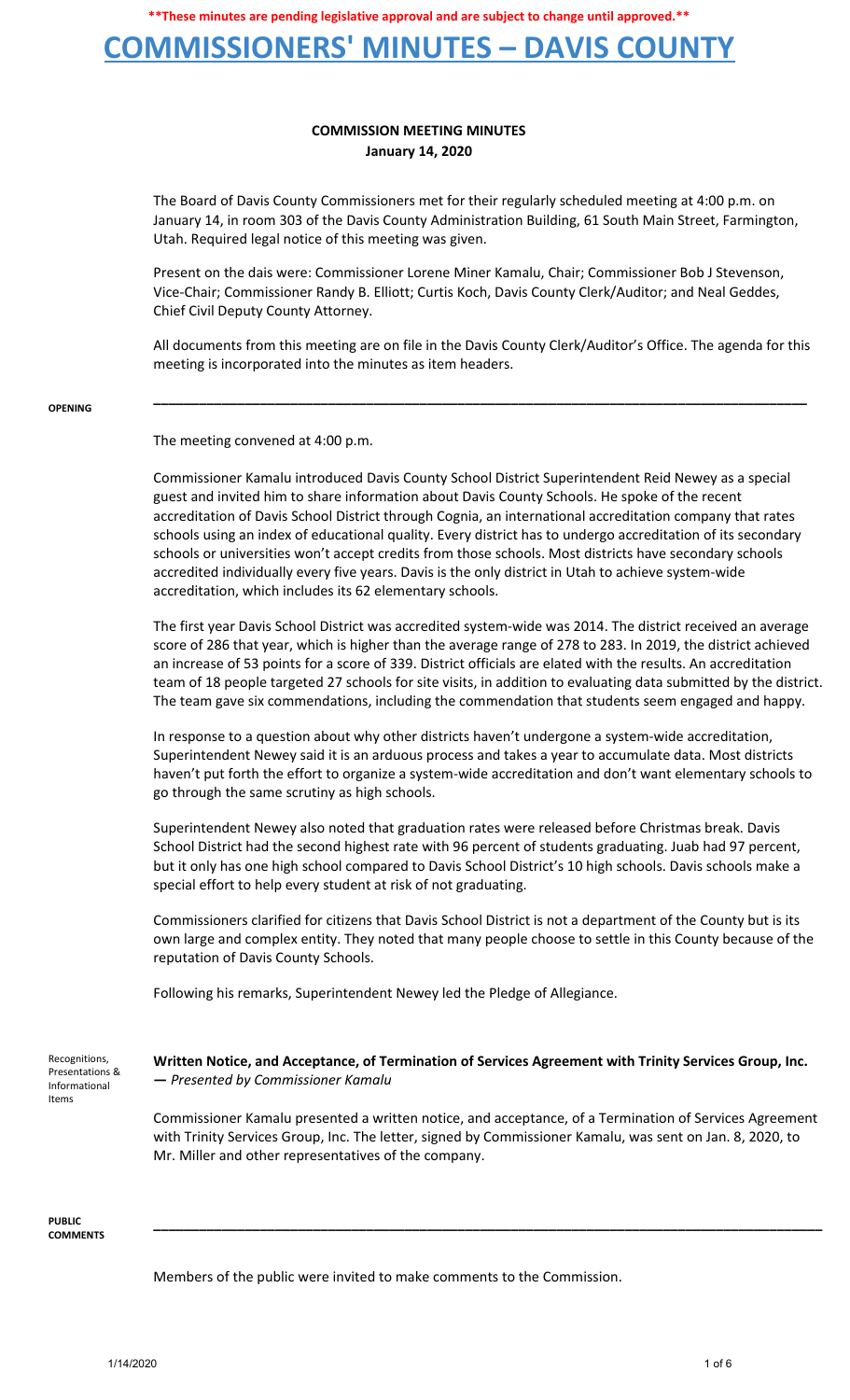## **COMMISSIONERS' MINUTES – DAVIS COUNTY**

**Ben Toone, of Farmington,** addressed the Commission to request they consider changing from a three-member commission to a larger council form of government.

Mr. Toone has lived in Davis since May of 2010. He used to be a resident of Weber County and said a three-member commission there sold a piece of public property without proper notice. He challenged the Weber County Commission through a lawsuit and prevailed at the [Utah] Supreme Court. Afterward, he said, a bill was introduced to change the statute on which the case was built.

Other counties have successfully moved to a council form of government, and many did so through referendums that let citizens vote on it. A referendum in Weber County was "sabotaged," he said, by placing it on the ballot after the section for voting on judges, resulting in more than 8,000 ballots with the referendum section not voted.

This year, Utah County is going to put this initiative on their ballot. He suggested Davis County consider a council with between 5 and 9 members, each from a different legislative district, and gave his opinion that the County administrator should be elected rather than hired.

Commissioners said they have had very informal discussions about the pros and cons of both forms of government. Davis County has 900 full-time employees and a budget of over \$200 million, and the electorate is essentially hiring Commissioners to manage day to day operations; they don't do much with zoning or creating ordinances. Commissioners said there are only 26 miles of county road in Davis, compared to 275 miles of city road in Layton. There is not a lot of county ground that exists in Davis, and the land mass is very small if Antelope Island and parts of the Wasatch Front are excluded. The County population is around 360,000 people, but those living in unincorporated areas number less than 2,500. The County has one position on the North Davis Sewer Board to represent 26 houses compared to Layton City representing 25,000 houses. It is expected that all unincorporated areas will be annexed to cities within 15 years. Davis County is the most urban and smallest county in Utah.

Mr. Toone said a three-person commission is a two-person dictatorship because two could create any rules. Commissioners said most cities have a five-member council and only require three votes. They also noted that in addition to the three-member Commission, there are seven other elected officials representing all citizens in Davis County. Weber County put the question to voters again in 2019 and they voted no, Commissioners pointed out, and two years ago the State Legislature ran a bill requiring Counties to look at a different form of government when their population hits 500,000.

Commissioners said they, or people with a referendum, can put the form of government on the ballot, but Davis County has been running smoothly. They are open to listening, but Mr. Toone is the first person to suggest to the current Commission that they'd like a change.

Commissioners assured Mr. Toone they will function, with regards to property, as they are supposed to do and information about property will be posted in public notices.

#### **BUSINESS/ ACTION**

Memo of Understanding #2020-09 with Davis County Health Dept., Retired and Senior Volunteer Program (RSVP)

**Memo of Understanding #2020-09 with Davis County Health Dept., Retired and Senior Volunteer Program (RSVP)** — *Presented by Brian Hatch, Davis County Health Director*

**\_\_\_\_\_\_\_\_\_\_\_\_\_\_\_\_\_\_\_\_\_\_\_\_\_\_\_\_\_\_\_\_\_\_\_\_\_\_\_\_\_\_\_\_\_\_\_\_\_\_\_\_\_\_\_\_\_\_\_\_\_\_\_\_\_\_\_\_\_\_\_\_\_\_\_\_\_\_\_\_\_\_\_\_\_\_\_\_**

A summary list of multiple contracts within the RSVP program was presented. The County provides volunteers to multiple agencies through the Retired and Senior Volunteer Program known as RSVP. The contract period is 06/01/2019 to 09/08/2022. Contracts in this summary are neither payable nor receivable.

> Motion to Approve: Com. Elliott Seconded: Com. Stevenson All voted Aye

Summary List #2020-10 of rental agreements (12) at the Davis County Legacy Events

**Summary List #2020-10 of Dec 20, 2019, rental agreements (12) at the Davis County Legacy Events Center** — *Presented by Dave Hansen, Davis County Legacy Events Center Director*

A summary list of low-risk, low-dollar contracts with the Davis County Legacy Events Center was presented. The majority of the agreements are for concession vendors and RV spots, however, there is one agreement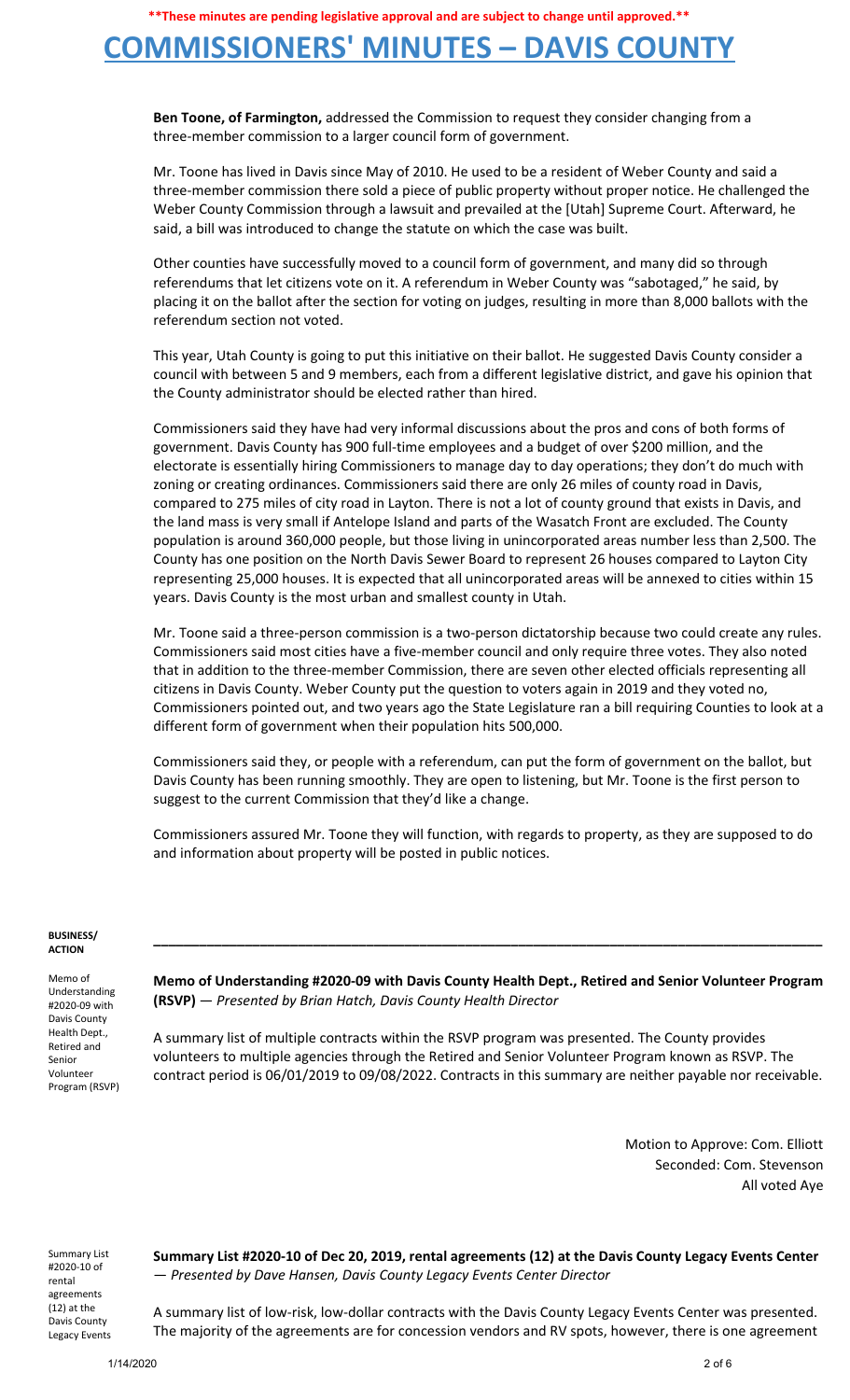# **COMMISSIONERS' MINUTES – DAVIS COUNTY**

Center for a party and another for karate practice. The contract period is 11/08/2019 to 12/21/2019. The receivable amount is \$1,387.32.

> Motion to Approve: Com. Elliott Seconded: Com. Stevenson All voted Aye

Agreement #2020-11 with See Source, LLC to receive monthly Davis County visitor insight reports

**Agreement #2020-11 with See Source, LLC to receive monthly Davis County visitor insight reports** — *Presented by Jessica Merrill, Davis County Tourism Division Director*

An agreement with See Source, LLC was presented. Under the agreement, the company will provide monthly visitor insight reports to Davis County. The reports will include information about the duration of stay and where visitors go. The contract includes analysis of two special events of the County's choosing. Data received should drive County decisions. The company works with Bluetooth data, tracking cell phones and credit card spending through MasterCard. Data going back to 2017 will be available. The County is testing this program for six months. If any cities want to participate, they can buy in at a lower rate because of the County's contract. The contract period is 02/01/2020 to 01/31/2021. The payable amount is \$12,000.

> Motion to Approve: Com. Stevenson Seconded: Com. Elliott All voted Aye

Agreement #2020-12 with Prism Systems Corp. for 2020 Davis County Jail Touch-Screen Maintenance

**Training** Reimbursement Agreement #2020-13 with Brooklyn Ashby for Basic Corrections Academy

**Agreement #2020-12 with Prism Systems Corp. for 2020 Davis County Jail Touch-Screen Maintenance** — *Presented by Chief Deputy Susan Poulsen, Davis County Sheriff's Office*

An agreement with Prism Systems Corp. was presented. It is the 2020 maintenance contract for the jail touch-screen service. The contract period is 01/01/2020 to 12/31/2020. The payable amount is \$28,800.

**Training Reimbursement Agreement #2020-13 with Brooklyn Ashby for Basic Corrections Academy** — *Presented by Chief Deputy Susan Poulsen, Davis County Sheriff's Office*

A training reimbursement agreement with Brooklyn Ashby, for Basic Corrections Academy and special functions, was presented. This agreement represents a two-year commitment from the date she graduates from the academy – specifically, it's for two years or 4,160 hours. The contract period is 01/21/2020 to 01/21/2022. The receivable amount is \$13,678.

> Motion to Approve Items: Com. Elliott Seconded: Com. Stevenson All voted Aye

Amendment #2015-102-E with Davis Behavioral Health for substance abuse and mental health services for the 2020 year

**Amendment #2015-102-E with Davis Behavioral Health to provide comprehensive substance abuse and mental health services in Davis County for the 2020 year** — *Presented by Curtis Koch, Davis County Clerk/Auditor*

An amendment to a contract with Davis Behavioral Health was presented. The contract is for the provision of mental health services and substance abuse services. The amount noted provides funding for the 20-percent match required by State statute to receive State funds. It also provides jail substance abuse treatment, jail mental health treatment, and the mental health court supplement. The contract period is 01/01/2020 to 12/31/2020. The payable amount is \$1,817,600.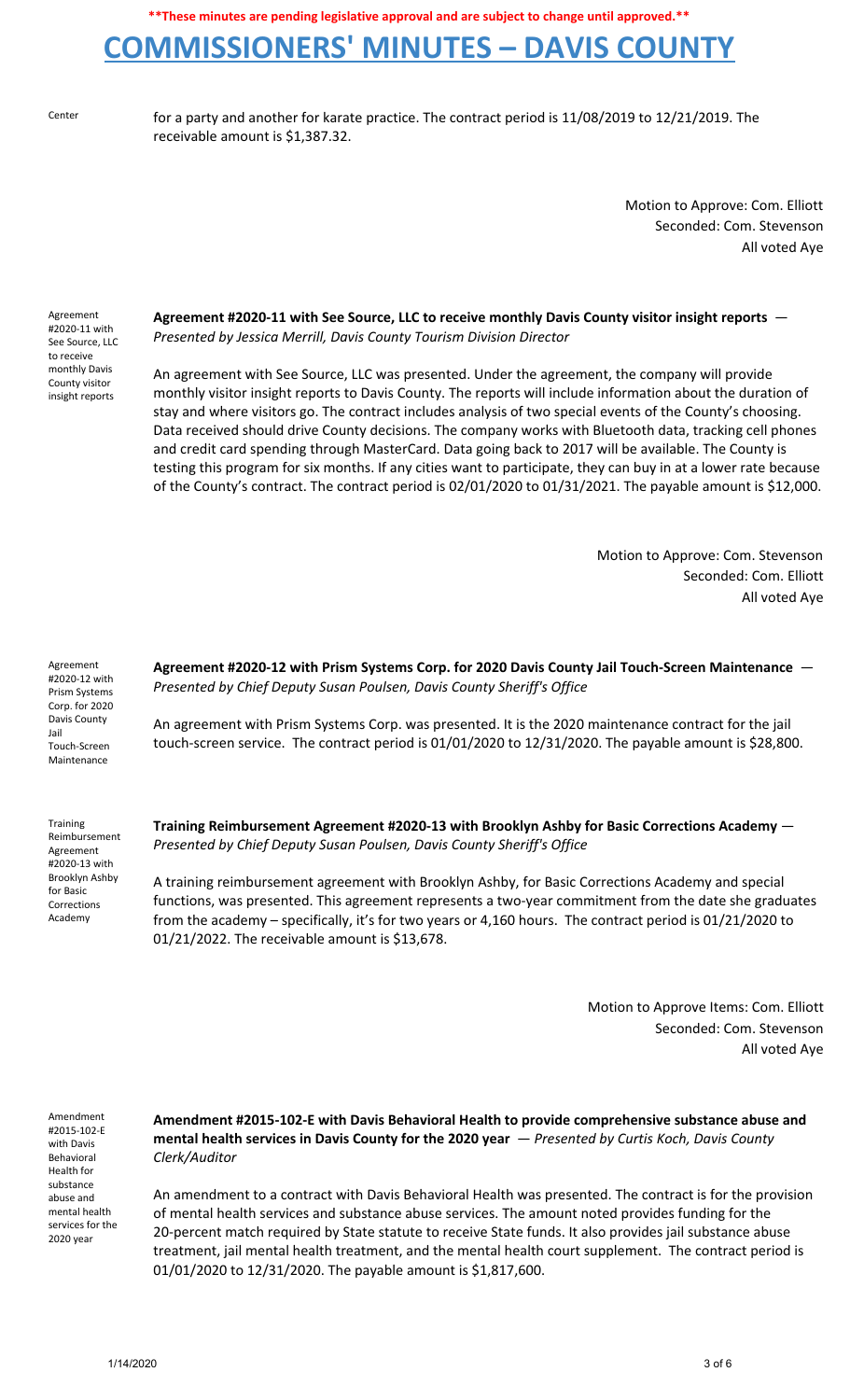# **COMMISSIONERS' MINUTES – DAVIS COUNTY**

Amendment #2019-26-B with Utah State University Extension to provide services to the citizens of Davis County for the 2020 calendar year

**Amendment #2019-26-B with Utah State University Extension to provide services to the citizens of Davis County for the 2020 calendar year** — *Presented by Curtis Koch, Davis County Clerk/Auditor*

An amendment to a contract with Utah State University Extension was introduced. The contract period is 01/01/2020 to 12/31/2020. The payable amount is \$234,116 in cash and \$14,025 in in-kind use of County facilities.

> Motion to Approve Items: Com. Stevenson Seconded: Com. Elliott All voted Aye

| <b>Profit Sharing</b><br>Contract<br>#2020-14 with<br>Dustin Volk | Profit Sharing Contract #2020-14 with Dustin Volk to share revenues of Valley View Golf Course Pro Shop<br>and the Men's Association $-$ Presented by Commissioner Stevenson                                                          |
|-------------------------------------------------------------------|---------------------------------------------------------------------------------------------------------------------------------------------------------------------------------------------------------------------------------------|
|                                                                   | This contract is for the annual increase for the golf pro at Valley View Golf Course, Dustin Volk. Nothing is<br>changed with this contract, other than extending the agreement for one year. The contract period ends<br>12/31/2020. |

Motion to Approve: Com. Elliott Seconded: Com. Stevenson All voted Aye

Commissioner Elliott moved to recess to the Board of Equalization. Commissioner Stevenson seconded the motion. All voted Aye.

| <b>BOARD OF</b><br><b>EQUALIZATION</b> |                                                                                                                                                                                                                                                                                                                                                                                                                                                                                                  |
|----------------------------------------|--------------------------------------------------------------------------------------------------------------------------------------------------------------------------------------------------------------------------------------------------------------------------------------------------------------------------------------------------------------------------------------------------------------------------------------------------------------------------------------------------|
| Property Tax<br>Register               | Property Tax Register matters were presented by Curtis Koch, Davis County Clerk/Auditor.                                                                                                                                                                                                                                                                                                                                                                                                         |
|                                        | Commissioners were asked to consider the following Auditor's Adjustments:<br>Appeals<br>• A report recommending approval of several appeals totaling \$280,241.<br>A Hearing Findings report for several appeals.<br>Corrections<br>Nine Veteran Exemptions to abate taxes for year 2019.<br>$\bullet$<br>Under Treasurers Adjustments, there was one recommended adjustment totaling \$300.29.<br>Under Assessor's Adjustments, there was a report with various Assessor-initiated corrections. |
|                                        | Motion to Approve: Com. Stevenson<br>Seconded: Com. Filiott<br>All voted Aye                                                                                                                                                                                                                                                                                                                                                                                                                     |

Commissioner Elliott moved to reconvene Commission Meeting. Commissioner Stevenson seconded the motion. All voted Aye.

**\_\_\_\_\_\_\_\_\_\_\_\_\_\_\_\_\_\_\_\_\_\_\_\_\_\_\_\_\_\_\_\_\_\_\_\_\_\_\_\_\_\_\_\_\_\_\_\_\_\_\_\_\_\_\_\_\_\_\_\_\_\_\_\_\_\_\_\_\_\_\_\_\_\_\_\_\_\_\_\_\_\_\_\_\_\_\_\_**

**CONSENT ITEMS**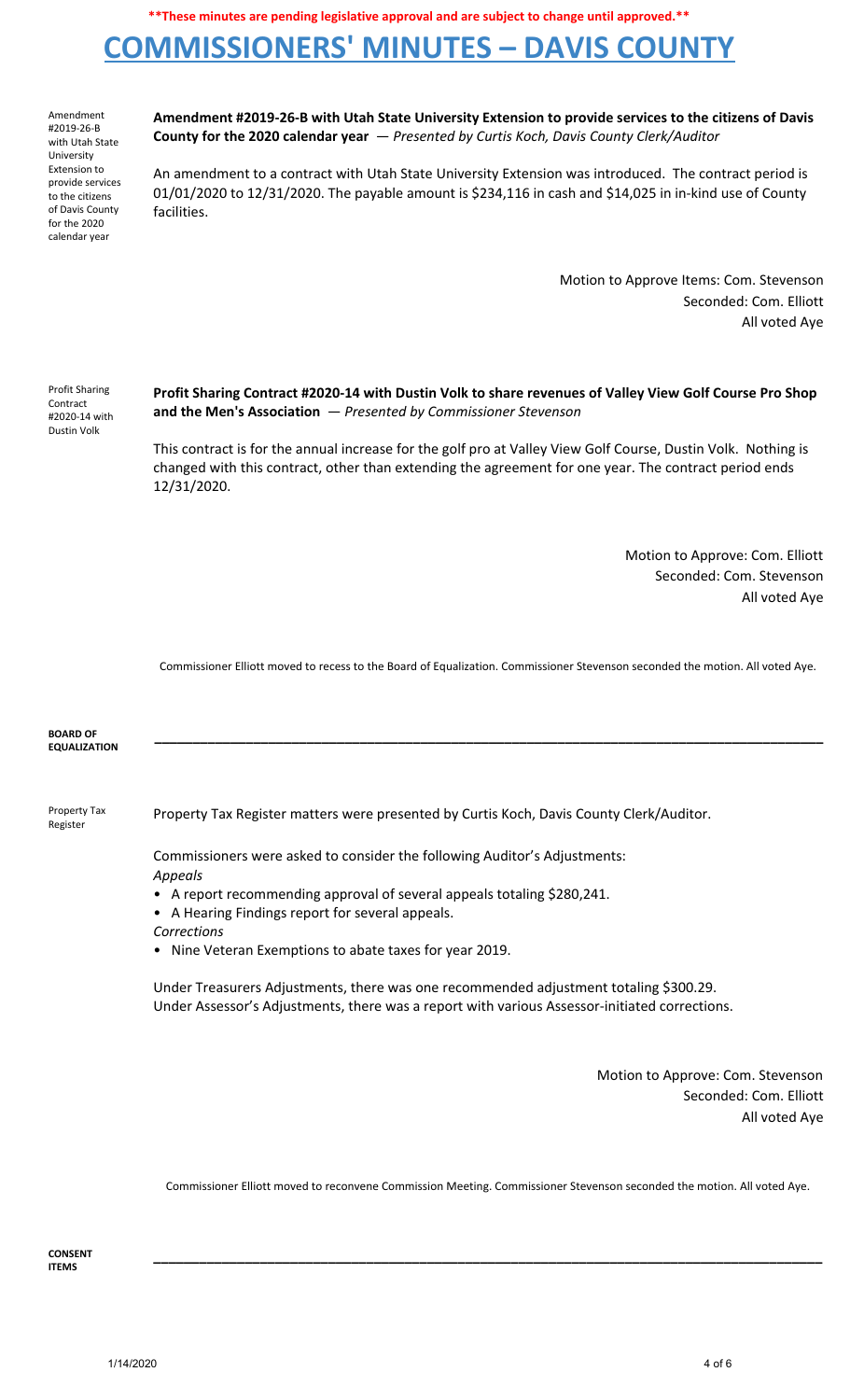## **COMMISSIONERS' MINUTES – DAVIS COUNTY**

#### Check Registers **Check Registers**

Check Registers were approved.

Motion to Approve: Com. Elliott Seconded: Com. Stevenson All voted Aye

Indigent Hardship Abatement Register

**Indigent Hardship Abatement Register**

The Indigent Abatement Hardship Register for Kaylene Stevenson was presented for approval.

Motion to Approve: Com. Elliott Seconded: Com. Stevenson All voted Aye

Commission Meeting Minutes

### **Meeting Minutes**

Meeting Minutes for December 10, 2019, and December 17, 2019, were presented for approval.

Motion to Approve: Com. Elliott Seconded: Com. Stevenson All voted Aye

**COMMISSION COMMENTS**

> **Commissioner Elliott** attended the celebration of the 50th anniversary of the library in Bountiful. He also announced that the 80th anniversary of Hill Air Force Base will be celebrated at Hill Aerospace Museum on Jan. 18. The event kicks off at 10 a.m. and continues to 3 p.m. with various speakers and presentations. The community is invited.

> **\_\_\_\_\_\_\_\_\_\_\_\_\_\_\_\_\_\_\_\_\_\_\_\_\_\_\_\_\_\_\_\_\_\_\_\_\_\_\_\_\_\_\_\_\_\_\_\_\_\_\_\_\_\_\_\_\_\_\_\_\_\_\_\_\_\_\_\_\_\_\_\_\_\_\_\_\_\_\_\_\_\_\_\_\_\_\_\_**

**Commissioner Kamalu** announced that Davis County is hosting its second annual Community Resilience Symposium. The conference, which focuses on adverse childhood experiences and trauma, was full last year. It has been moved to the Davis Conference Center this year so more people can attend and become informed. It's an uplifting and encouraging event that includes information about protective factors and self-care. The conference is open to all citizens of Davis County, and there is a registration link on the Davis Behavioral Health website. The \$30 registration fee includes a continental breakfast and lunch. The presenters are renowned in Utah and the U.S. as experts in prevention and being trauma-informed as a community. It's a big event for the Davis County Health Department, Davis Behavioral Health, and collaborating entities who work with Human Services. The conference date is Friday Jan. 31; registration closes three days prior.

Commissioner Kamalu also discussed the County's health priorities. The priorities are mental health, safety, and stability. She defined those items to mean: Health – Every resident of Davis County is mentally healthy; Safety – The County is working to decrease incidents of interpersonal violence; and Stability, which includes education, employment, housing, and basic needs – The County would like to continue having low-income residents become economically stable. She said the Davis County Health Department put a great deal of work into getting community input to select the priorities, and thanked the County's public health officials and all who work in Human Services.

**MEETING ADJOURNED**

Commission meeting was adjourned at 4:45 p.m.